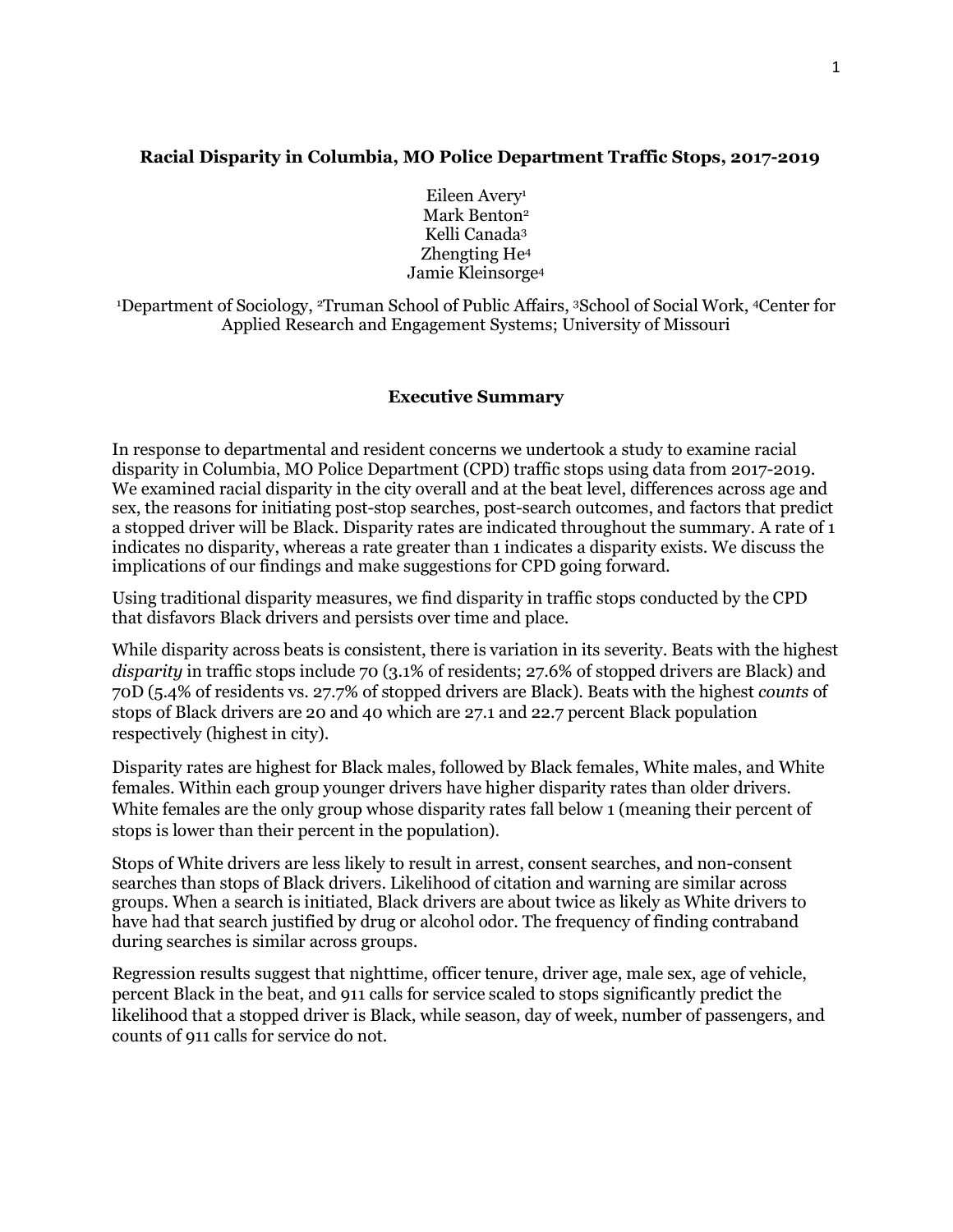### **Introduction**

In this report, we examine racial disparity in CPD traffic stops across different levels of geography, age and sex, the reasons for initiating post-stop searches, post-search outcomes, and factors that predict the likelihood that a stopped driver is Black. Disparity, discrimination, and racial bias in policing have been historically, and continue to be, an important policy issue, as demonstrated through national protests, media events, and ongoing criminal justice legislation (Blessett, 2017; Moore, 2018). Addressing these issues is important with regard to improving police operations, legitimacy, and effectiveness, as well as quality of life and racial equity in justice for individuals and communities.

This work was completed at the request of CPD Chief Geoff Jones through the Office of MU Chancellor Dr. Mun Choi. The committee was asked to conduct an analysis that could aid in future training of officers in order to decrease racial disparity in stops. The particulars of the analysis were left up to the committee. A quantitative data analysis cannot in and of itself directly contribute to training protocols but can provide information to inform broader decisionmaking in the organization, including that related to data tracking that has implications for training. The role of this committee is limited to research, but notably, Chief Jones formed a citizen-based Vehicle Stop Committee (VSC) in April 2019. That committee is charged with using community outreach to address racial disparity in the department's vehicle stop rates, examining and improving police data collection processes, providing recommendations to the Chief for police training policies, and generating other suggestions.

Our report proceeds as follows. First, we briefly discuss research on racial disparities and racial bias in policing, including work completed on the CPD. Second, we describe our methodology. Third, we discuss the results of the analyses in turn. Lastly, we provide some recommendations for the CPD going forward. Please note that we use the terms Black, African American, and White throughout this report.

## **Background and Literature Review**

Police-resident interactions are important for law enforcement agencies and residents because they are related to residents' attitudes toward police (e.g. trust), perceptions of procedural justice, willingness to obey laws, and cooperation with police more generally (see for example: Carr et al., 2007; Epp et al., 2014; 2017; Hamilton & Foote, 2018; Sunshine & Tyler 2003; Tyler 2005). Black residents' negative interactions with police are often viewed as being motivated by racism on the part of law enforcement. Importantly, these interactions are experienced both personally and vicariously and cause harm to individuals and communities.

Qualitative experiences of African Americans' experiences with police, particularly those of young Black men, are demonstrated to be so consistently detrimental that Professor Rod Brunson, researching young Black men in St. Louis, summarized their experiences with the title "Police Don't Like Black People" (Brunson, 2007). Similarly, the experience of disparate policing in another Missouri context was captured by Epp and colleagues (2017), who surveyed and interviewed African Americans who were stopped by police in the Kansas City Metropolitan Statistical Area (MSA). They found that racially disparate traffic stops have negative outcomes for stopped African Americans, who often feel harassed and enter future police interactions with negative expectations.

A considerable amount of scholarly work has been completed on racial disparity in police stops in various locations in the United States. In general, this work concludes African Americans are stopped at rates that are higher than their proportion of the population and that Whites are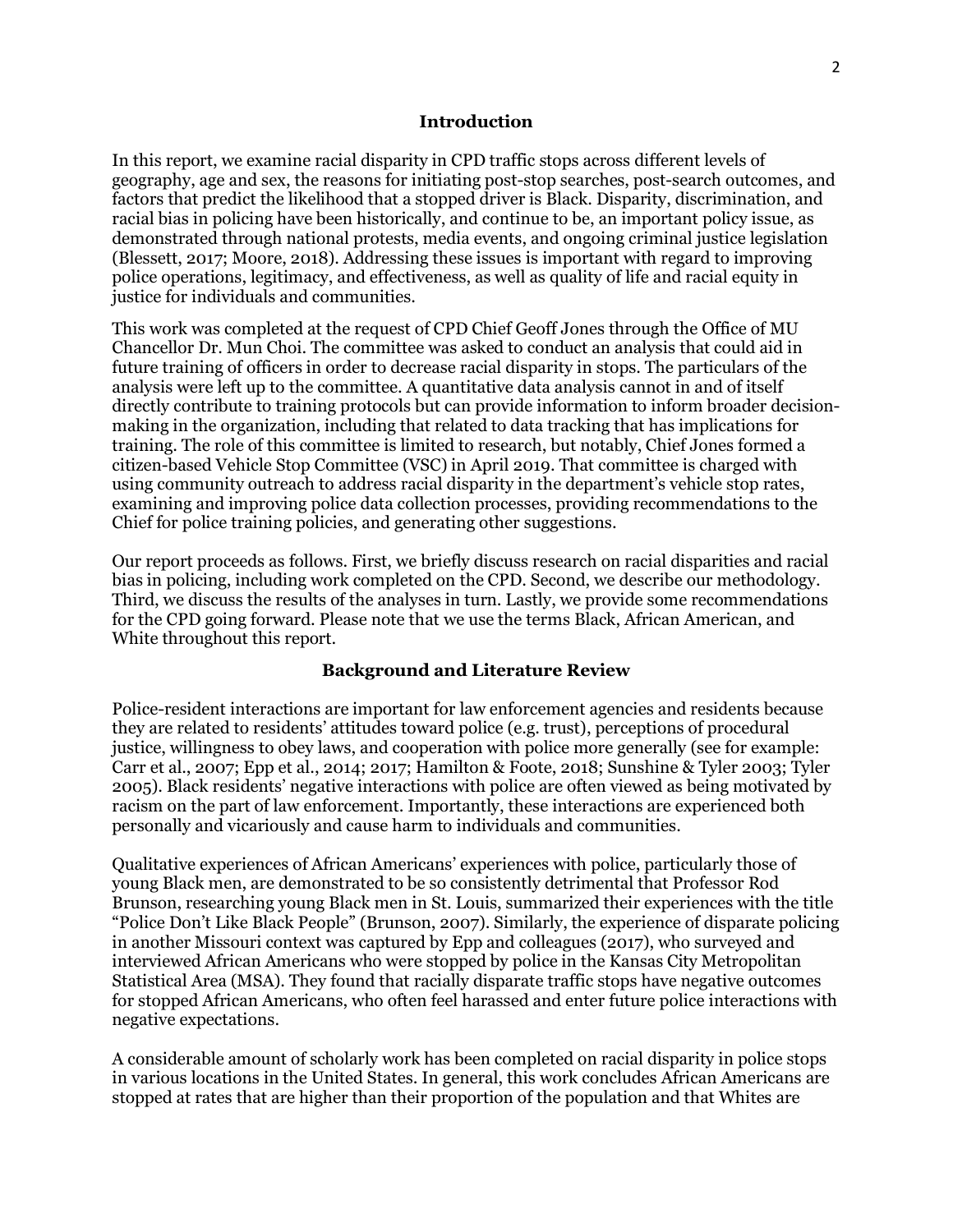stopped at lower rates than their proportion in the population. There are several criticisms of the use of disparity rates to gauge police bias and/or discrimination against African Americans or other groups. The primary argument is that disparities result from disparate contact with law enforcement. One version of this critique works under the assumptions that 1) there is a strong correlation between stops and criminality and 2) African Americans commit more crime and thus the stop rates are proportionate to criminal offending. Another interpretation works under the understanding that African Americans have faced longstanding structural discrimination in housing and resource allocation and as such are more likely to live in disadvantaged neighborhoods with higher crimes rates. Here the argument is that police presence may be stronger and thus these residents are simply more likely to have contact with law enforcement. Another separate argument is that disparity rates cannot account for the population that drives in a particular place. We agree with this limitation but argue localized disparity rates matter as descriptors. Scholars have undergone some efforts at reducing this bias in data by using red light cameras and other methods but that is beyond the scope of this work.

Scholars at the University of Missouri who have previously conducted analyses of racial disparity in CPD stops worked to distinguish between racial disparity in stops and racial bias with regard to CPD officers (Eagan & Parsons, 2020; Milyo, 2018). These reports are collectively based on the yearly report from the State of Missouri Attorney General, the Missouri Vehicle Stop Report (Missouri Attorney General's Office, 2019), CPD stop data, and work that uses the Veil of Darkness methodology. Milyo (2018, p. 6) criticized statistical processes used to generate the Attorney General's disparity index, arguing that "simple descriptive measures of racial disparities like the 'disparity index' may be high or low regardless of the presence and extent of racial bias on the part of police." Meaning, Dr. Milyo argues, consistent with criticisms described above, that the disparity index marks differences between groups based on their population size and interactions with the police, but that does not necessarily imply that police racial bias is the source of racial disparity in stops/interactions. Using the Veil of Darkness method, which works under the assumption that drivers' race can be observed in daylight but not at night, he did not find evidence of discrimination by CPD officers. Eagan and Parsons (2020) similarly argue that disparity rates have limited utility and do not measure officer discrimination given differential exposure to law enforcement and driving patterns, and that much of the racial disparity in CPD stops can be attributed to the extent to which officers respond to 911 calls in neighborhoods with a higher percentage of Black residents.

We acknowledge that standard disparity rates have limitations but also argue that they provide valuable baseline information that is important for understanding citizen and community experiences of policing. The residents of the city have deep concerns about disparity rates and how they can be reduced. A fuller understanding of the nature of the reasons for poor relationships between CPD and the African American community will require additional statistical analyses as well as data collection such as a resident survey and qualitative interviews with both officers and residents. Such information could be a training aid. We extend previous disparity analyses by examining beat level disparity rates and rates across age and sex. This information will help CPD isolate the areas that drive disparity in stops.

## *Research Questions*

In this research we address four questions:

- 1) What is the disparity index for 2017-2019 for Columbia, MO and each beat for Black and White drivers?
- 2) How do citywide disparity rates vary across race, age, and sex?
- 3) How do citywide stop outcomes vary across race?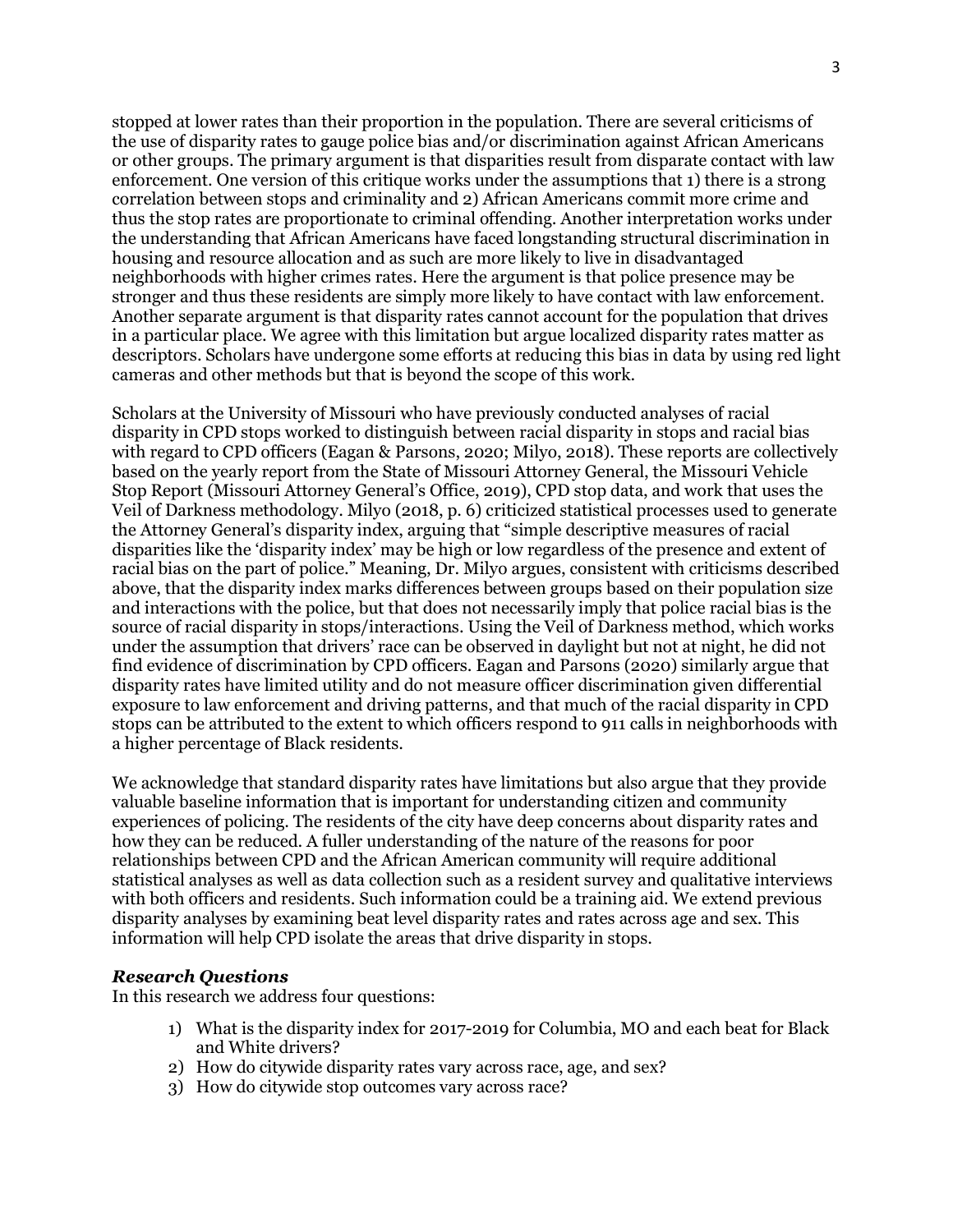4) What factors predict the likelihood that the stopped driver is African American?

# **Data and Methods**

## *Data*

We use data from three sources: 1) incident-level public data on traffic stops obtained from the CPD website, 2) non-public data obtained directly from CPD—both of the above are from 2017, 2018, and 2019—and, 3) American Community Survey (ACS) 2015-2019 5-Year Estimates[.1](#page-3-0) We focus on disparity in traffic stops between Black and White drivers in our analysis.

CPD makes their incident-level data on contextual characteristics of traffic stops available to the public on their website. Some of the available variables include type of stop, date, time, and day of the week. Driver characteristics include age, gender, race, city resident status, whether a search was conducted and whether it was done with consent, the reason for the search, whether contraband was found and if so the type, and whether the driver was arrested or had a warrant, and if so the basis for it. Non-public data was obtained from CPD and matched to individual stop incidents. Variables include stop location, deidentified officer identifiers, officer's tenure, information on the warrant status of stopped drivers (regardless of whether the stop was initiated because of a warrant), number of passengers in the vehicle, GPS coordinates of the exact stop location, and 911 calls for service in a beat per year.

Local sociodemographic variables were taken from the ACS. We operationalized neighborhoods as census tracts and mapped them onto the locations where stops occurred. We also considered the city and county (Boone) as a whole. For each geographic unit we gathered data on percent of non-Hispanic Black residents and percent of the population in poverty, as well as percent non-Hispanic White, mean household income, and percent homeowners. The latter variables are included in descriptive statistics for context.

Police beats are more relevant for this analysis than census tracts as they are the spaces that officers patrol every shift and thus "see," and to which they are organizationally attached. Beats may be portions of one or more tracts, and because of this, tract information is not directly transferable to beats. In an extension to previous work done on CPD stops, we mapped ACS sociodemographic variables from census tracts onto police beats using the following procedure. We first assigned each traffic stop a beat by joining the Columbia police beats shapefile with the traffic stop data that includes the longitude and latitude coordinates of the stop. Similarly, we assigned a census tract to each traffic stop using the TIGER/Line Shapefiles 2018 (TIGER/Line, 2018) using the same process. We then employed population-weighted small area estimate methodology to calculate the values for each indicator based on block-level Census 2010 population distribution. We include beats 10, 20, 30, 40, 50, 60, 70, 70D, and 80, which comprise about 95% of all stops.

Population-weighted small area estimate methodology works like this with regard to an example variable (percent in poverty): consider a beat that overlaps two census tracts with half of the beat area in each tract. One tract has 75% percent of the population in poverty, the second has 25%, indicating that the police beat might have 50% of the population in poverty. However, by examining the block-level population distribution, we see that 80% of the beat's population actually resides in the tract with only a 25% poverty rate. Based on this we can say that 80% of

<span id="page-3-0"></span><sup>1</sup> Population-weighted mapping procedures used 2014-2018 estimates.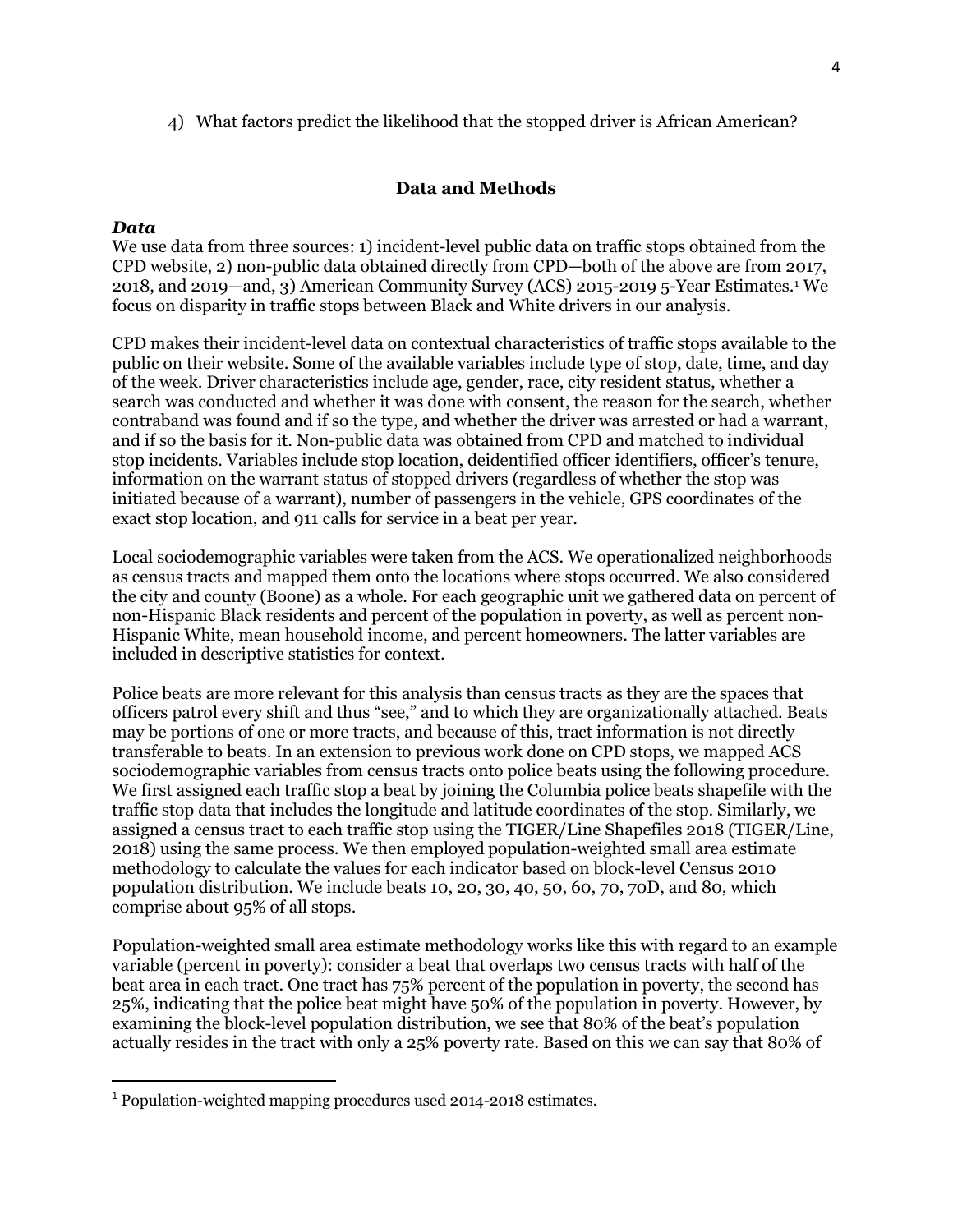the population has only a 25% poverty rate while 20% has the 75% rate, arriving at a weighted 35% poverty rate for the police beat  $((25 * 0.8) + (75 * 0.2))$ .

## *Analytic Strategy*

We undertook our analyses in three parts. First, we conducted a traditional disparity analysis using the population composition of the City of Columbia, Boone County, and each CPD beat based on population-weighted small area estimates. Although highly imperfect, we included Boone County as a separate base for the disparity analysis as a point of comparison under the supposition that drivers in the City of Columbia are comprised, to some extent, of the larger county and regional population as well. Commuting populations can be estimated in more precise ways but that is beyond the scope of this work. We view beats as important places to examine while acknowledging that drivers in beats reflect a broader population than the residents themselves. We also calculated age-sex specific disparity rates. Disparity scores are derived from dividing the percentage of drivers of a particular race in a police department's traffic stop records by the percent of that population in the geography that is being policed. Thus, the disparity index provides a measure that can be interpreted as the rate at which group members are stopped relative to their proportion in the population. More generally, a disparity index that is greater than one indicates that the group is stopped at a higher rate than their representation in the population and a disparity index of less than one indicates members of the group are stopped at a rate that is less than their representation in the population.

Second, we conduct two types of hit rate analyses. First, we conduct a post-stop efficiency analysis that compares the outcomes of traffic stops between racial groups and results in what is termed an efficiency score, defined as the number of stops conducted on average before a given outcome occurs (Gelman et al., 2007). For example, one in ten drivers of one racial group that are stopped might be arrested while only one in twenty of another group might be arrested after being stopped. Those groups would have arrest efficiency scores of 10 and 20 respectively.

Following the first efficiency analysis, we conduct an additional analysis of the reasons that cars are searched in a similar style to the first efficiency analysis. In this second analysis, we examine post-search contraband scores. These can be interpreted as "among vehicles that were searched, 1 in X searches found contraband or were conducted for the given reason." Like other analyses, we examine contraband hits and search justifications between racial groups.

Finally, we conducted a regression analysis that examines factors that predict the likelihood of the stopped driver being Black. Variables examined are described in Table 1 below. The outcome is a dichotomous variable that equals 1 if the stopped driver was Black and 0 if not. Variables in part A are included in the regression. Variables in part B were initially included but dropped for parsimony due to their lack of significance. Similar to the beat-level disparity analysis, stops that occurred in beat 10, 20, 30, 40, 50, 60, 70, 70D, and 80 were included. Missing data existed, primarily due to lack of GeoID. The final sample size for the regression analysis was 40,468. Standard errors were clustered by beat.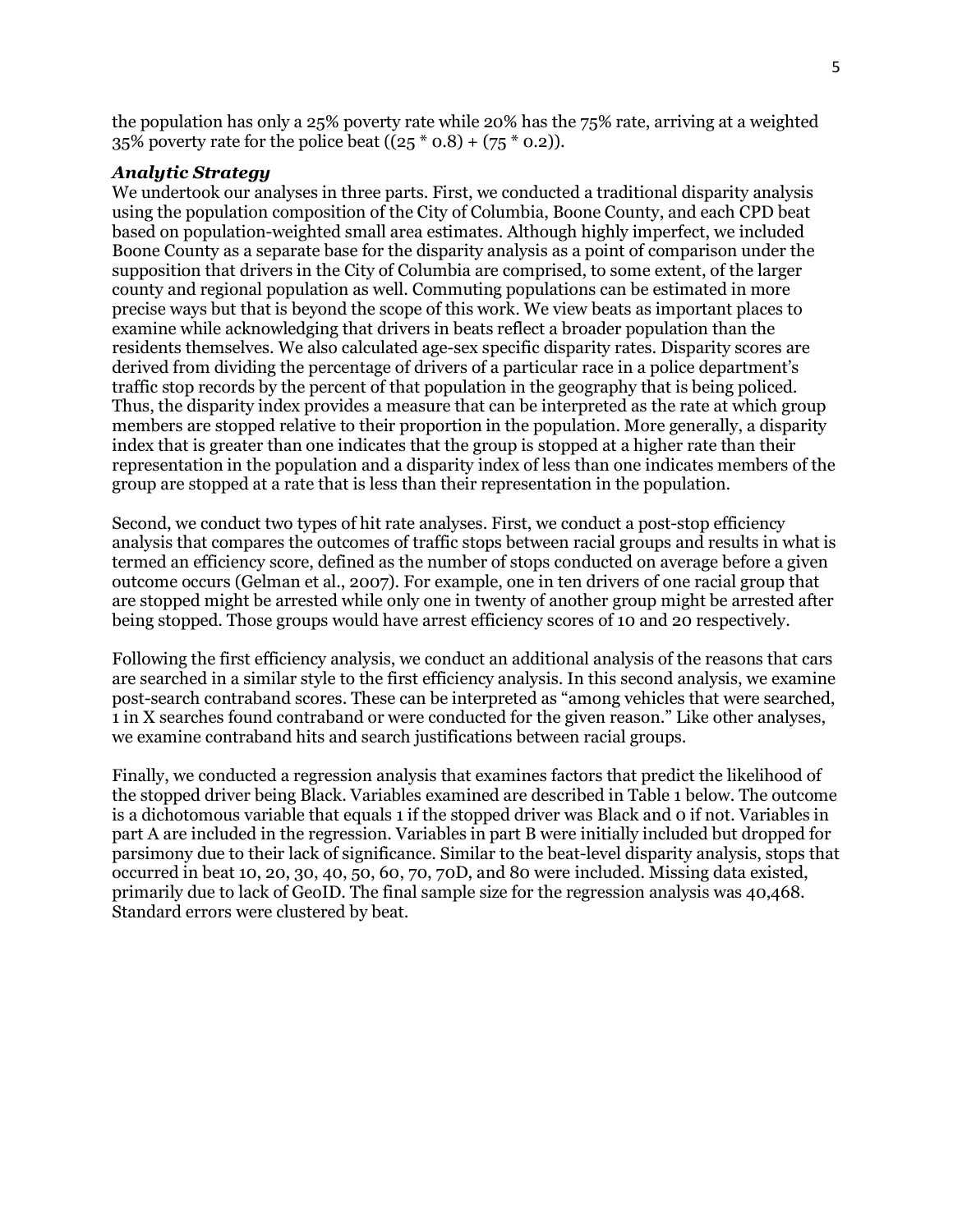| Variable Name                       | Description                                                                                                                                                                        | Coding                                                                                                                                                              |  |  |  |  |  |  |
|-------------------------------------|------------------------------------------------------------------------------------------------------------------------------------------------------------------------------------|---------------------------------------------------------------------------------------------------------------------------------------------------------------------|--|--|--|--|--|--|
| Part A                              |                                                                                                                                                                                    |                                                                                                                                                                     |  |  |  |  |  |  |
| Night Stop                          | Binary variable indicating if the stop<br>was at night.                                                                                                                            | O/1<br>$Night = 1$ (per CPD coding)                                                                                                                                 |  |  |  |  |  |  |
| <b>Officer Tenure</b>               | The number of years and months the<br>officer had been at CPD when the stop<br>occurred.                                                                                           | Year of hire plus 12-month<br>fractional year. Example:<br>2010.75 indicates the<br>officer was hired in October<br>2010. Higher values<br>indicate less seniority. |  |  |  |  |  |  |
| Newer Car                           | Vehicle was manufactured in 2011 or<br>later.                                                                                                                                      | 0/1<br>Older or vintage $=$<br>reference                                                                                                                            |  |  |  |  |  |  |
| Age of Driver                       | Binary variables for the age category of<br>the driver, with categories 18-29, 30-39,<br>over 40, and other drivers.                                                               | O/1<br>$18-29$ = reference                                                                                                                                          |  |  |  |  |  |  |
| <b>Sex</b>                          | Binary variable for male or female.                                                                                                                                                | O/1<br>Female or unknown<br>$(*n=18)$ = reference                                                                                                                   |  |  |  |  |  |  |
| <b>Percent Black</b>                | The percent (%) of African American or<br>Black residents in the police beat.                                                                                                      | % 0-100                                                                                                                                                             |  |  |  |  |  |  |
| # 911 calls for service<br>per stop | # 911 calls for service in beat/total stops<br>in beat                                                                                                                             | Interval variable. The total<br>population of beats was not<br>estimated. This is an effort<br>to scale the count of calls.                                         |  |  |  |  |  |  |
| # 911 Calls for Service             | The number of 911 complaints for the<br>three-year period, by beat.                                                                                                                | <b>Interval variable</b>                                                                                                                                            |  |  |  |  |  |  |
|                                     | <b>Part B</b> (dropped for parsimony due to lack of significance)                                                                                                                  |                                                                                                                                                                     |  |  |  |  |  |  |
| Day of Week                         | Binary variables for the day of the week<br>the stop occurred for each day of week.                                                                                                | 0/1<br>$Monday = reference$                                                                                                                                         |  |  |  |  |  |  |
| Seasonality                         | Binary variables for each season. Winter<br>= January, February, March; Spring =<br>April, May, June; Summer = July,<br>August, September; Autumn= October,<br>November, December. | 0/1<br>Summer = reference                                                                                                                                           |  |  |  |  |  |  |
| Passengers                          | Binary variables for driver only, a driver<br>and 1-3 passengers, or a driver with<br>more than three passengers.                                                                  | 0/1<br>Driver only=reference                                                                                                                                        |  |  |  |  |  |  |

Table 1. Variable Descriptions and Coding for Regression Analysis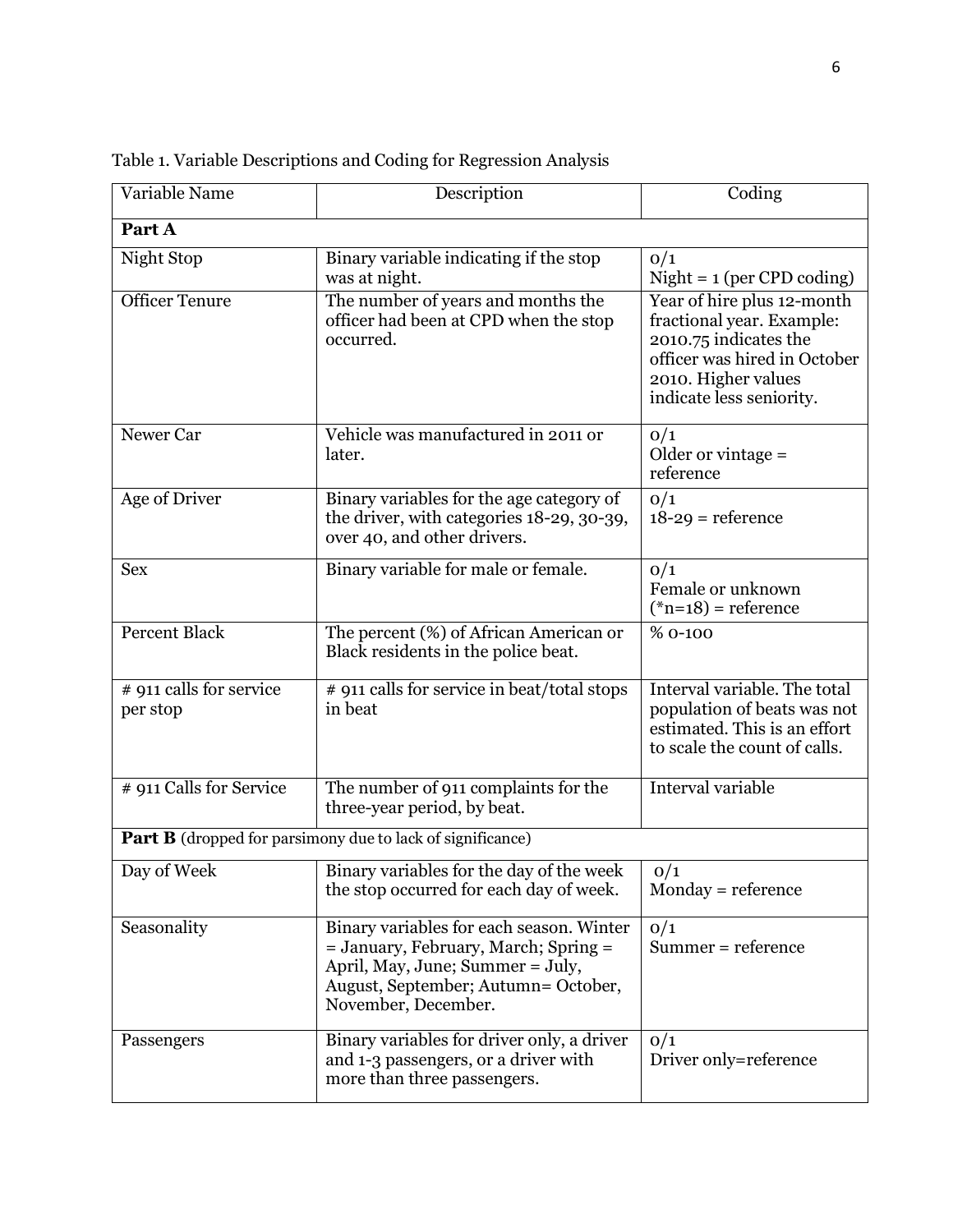#### **Results**

### **Disparity Analysis**

This section presents racial disparity indices for CPD traffic stops. As was described above, the disparity index compares the racial distribution of a department's contacts, in this case drivers pulled over in traffic stops, to the racial distribution of the population of the city and police beats. To illustrate, if we were examining a geographic unit consisting of 10% African Americans with traffic stops consisting of 10% African Americans, the disparity index would be 1 for African Americans in that area. If 20% of traffic stops were of African Americans, the disparity index would be 2 for African Americans in that area (twice as many African Americans stopped as exist in the population).

Table 2 shows descriptive statistics for demographic, economic, and policing variables for Columbia and its police beats. We also include information on Boone County, and disparity indices (using the city stop numbers) based on the Boone County population with the understanding that drivers in the city may be comprised of a broader population, for further contextualization.

In Columbia, 10.9% percent of the population identify as single-race, non-Hispanic African American or Black and 74.5% identify as single-race, non-Hispanic White. We treated the three years of data as a cross-section. There were a total of 12,437 traffic stops in 2017, 16,707 in 2018, and  $15,015$  in 2019 (total = 44,159). Of these stops totaled,  $14,178$  were of African American drivers and 27,286 were of White drivers. Generally, these data suggest that African Americans are stopped at a rate of 2.9 times their proportion in the city while Whites are stopped less than their contribution to the population (0.8). If we use the county population as the basis for the disparity index for African American drivers, it is 3.6.

We find variable disparity indices for African Americans across beats, with values between 1.6 and 8.9. Note that with regard to beats, values are approximate because we used populationweighted averaging and because some beats were not included in the analysis. No beat achieves traffic stop parity with its underlying residential population. However, some beats, such as 20 and 40, fall below the CPD average. On the other hand, several beats, particularly beats 70 and 70D, show substantial disparity, with beat 70 traffic stops including African American drivers at a rate of almost nine times their contribution to the beat residential population. Generally, as might be expected, beats with lower disparity have higher proportions of the population who are African American and beats with higher disparity have fewer African American residents. Although this may be an obvious statement, it suggests that Black drivers stopped in 1) White residential spaces and 2) the downtown and east campus areas contribute to disparity indices. Importantly, these beats have the lowest overall number of stops. The highest counts of total stops of Black drivers can be found in beats 20, 30, and 40, which are also the beats with the highest proportion of the population that is African American. Thus, CPD could approach reducing jurisdiction-wide disparity rates in multiple ways.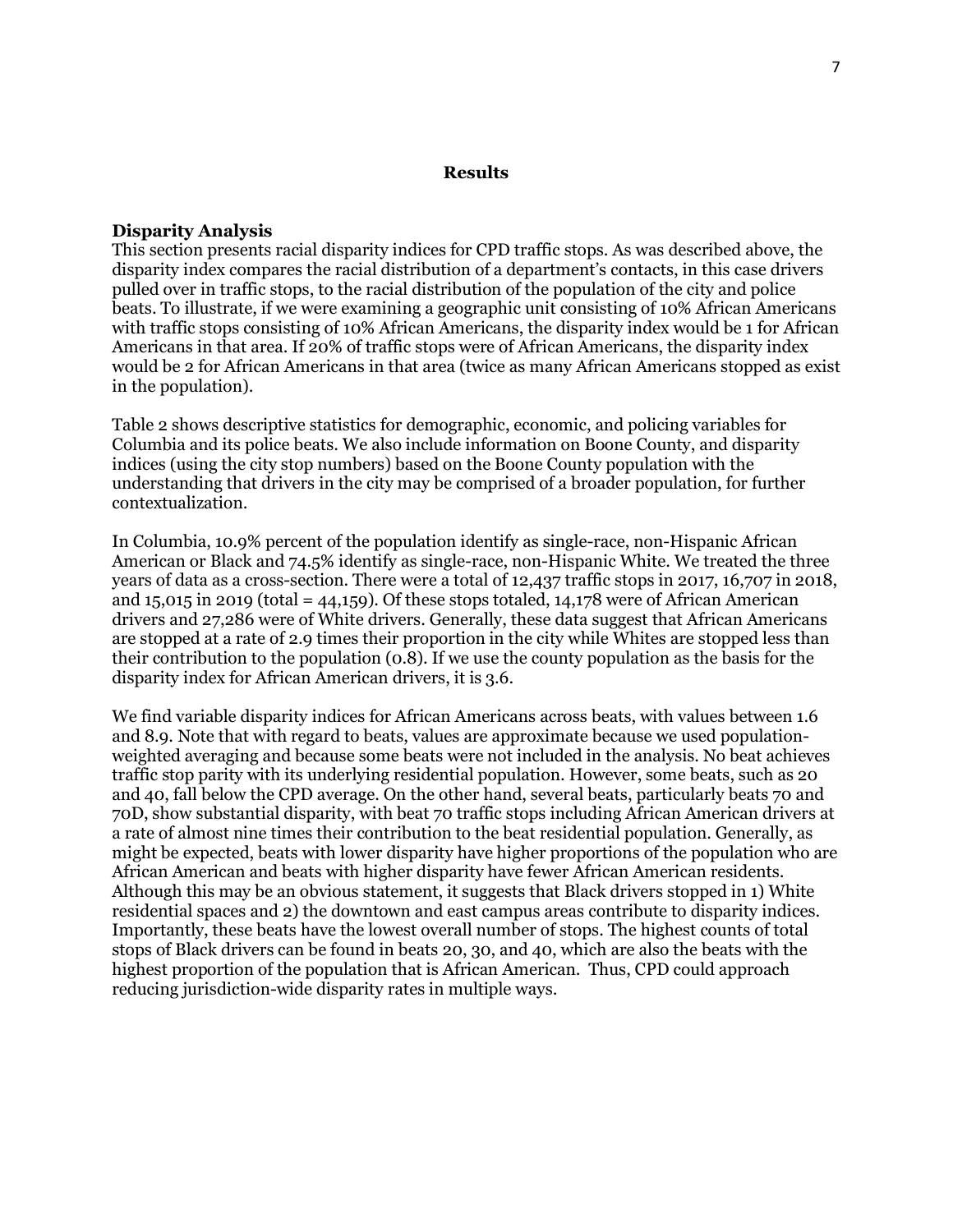|                               | City    | Boone<br>County          | Beat 10 | Beat 20 | Beat 30 | Beat 40 | Beat 50 | Beat 60 | Beat 70 | <b>Beat</b><br>70D | Beat 80 |
|-------------------------------|---------|--------------------------|---------|---------|---------|---------|---------|---------|---------|--------------------|---------|
|                               |         |                          |         |         |         |         |         |         |         |                    |         |
| % Non-Hispanic African        | 10.9    | 9.0                      | 10.9    | 27.1    | 19.5    | 22.7    | 5.4     | 7.5     | 3.1     | 5.4                | 8.1     |
| American or Black             |         |                          |         |         |         |         |         |         |         |                    |         |
| % Non-Hispanic White          | 74.5    | 78.9                     | 71.6    | 58.8    | 69.2    | 66.1    | 80.2    | 77.5    | 81.0    | 99.0               | 73.2    |
| % in Poverty                  | 21.8    | 17.9                     | 10.8    | 36.5    | 13.9    | 27.5    | 10.3    | 19.8    | 57.0    | 63.2               | 34.4    |
| % Owner Occupied              | 47.4    | 55.6                     | 67.1    | 30.1    | 57.6    | 39.2    | 64.3    | 45.4    | 13.5    | 6.1                | 32.7    |
| Mean Household Income (\$)    | 74,727  | 75,435                   | 69,452  | 46,863  | 64,588  | 49,588  | 89,090  | 84,650  | 33,352  | 32,489             | 59,421  |
| # 911 Calls for Service       | 351,648 | $\sim$                   | 36,815  | 38,427  | 38,653  | 42,221  | 40,257  | 41,056  | 18,330  | 55,238             | 40,651  |
| <b>Total Stops</b>            | 44,159  | $\overline{\phantom{0}}$ | 3,587   | 6,764   | 5,044   | 6,199   | 5,034   | 4,726   | 2,866   | 1,851              | 5,204   |
| # Stops Black Drivers         | 14,178  | $\overline{\phantom{a}}$ | 1,302   | 2,999   | 1,941   | 2,684   | 941     | 975     | 790     | 513                | 1,440   |
| % Stops Black Drivers         | 32.1    | ۰.                       | 36.3    | 44.3    | 38.5    | 43.3    | 18.7    | 20.6    | 27.6    | 27.7               | 27.7    |
| Disparity Rate, Black Drivers | 2.9     | 3.6                      | 3.3     | 1.6     | 2.0     | 1.9     | 3.5     | 2.7     | 8.9     | 5.1                | 3.4     |
| # Stops White Drivers         | 27,286  | $\sim$                   | 2,089   | 3,468   | 2,824   | 3,237   | 3,271   | 3,370   | 1,901   | 1,194              | 3,423   |
| % Stops White Drivers         | 61.8    | $\overline{\phantom{a}}$ | 58.2    | 51.3    | 56.0    | 52.2    | 73.9    | 71.3    | 66.3    | 64.5               | 65.8    |
| Disparity Rate, White Drivers | 0.8     | 0.8                      | 0.8     | 0.9     | 0.8     | 0.8     | 0.9     | 0.9     | 0.8     | 0.7                | 0.9     |

Table 2. Descriptive Statistics and Disparity Rates for Columbia, MO and Traffic Stops for City of Columbia, Boone County, and by Police Beats, 2017 - 2019

Notes: There were a total of 44,159 stops from 2017-2019. Because we employed a population-weighted small area estimate methodology for beats, values for beat demographics are approximate. Racial composition values are for the percent of the population that identified as single-race, non-Hispanic African American or Black, and White. Values are from ACS 5-Year Estimates 2015-2019 for the city and county and 2014-2018 for beats. Calls for service (911) are summed across the three years. Disparity rates for the county include only stops in the city and are for informational purposes based on the idea that county residents comprise some proportion of drivers in the city.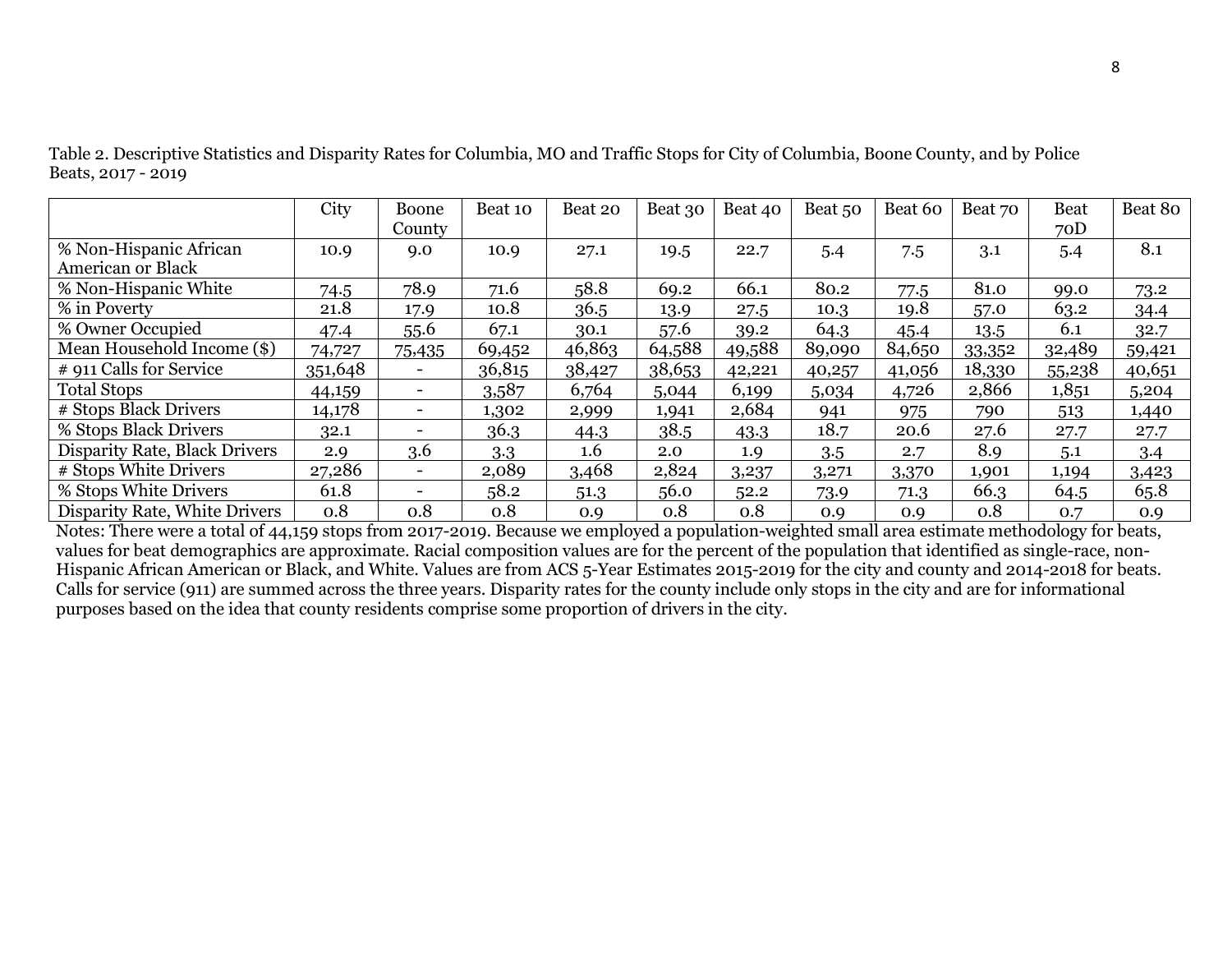CPD and the public may benefit from understanding citywide disparity rates across race, age, and sex. Table 3 below displays this information. Age ranges are chosen to align with the overlap between CPD data coding of age and ACS data. We do not include information for stops of drivers under the age of 18 and collapse the 30-39 and 40 and over categories. We refer to younger drivers as those ages 18-29 and older drivers as those 30 or older. Note that the data here are taken from Tables B01001A and B0100B of the 2015-2019 ACS 5-Year Estimates which do not separate out Hispanic ethnicity. Younger African American males have the highest agesex specific disparity rate at 6.8, while White females over 30 have the lowest rate at 0.8. Groups' disparity rates fall within this range in this descending order: younger Black males, older Black males, younger Black females, older Black females, younger White males, older White males, Younger White females, older White females.

|                                                     | Population<br>Count | Percent of<br>Population | Stop<br>Count | Percent of<br><b>Total Stops</b> | Disparity<br>Rate |
|-----------------------------------------------------|---------------------|--------------------------|---------------|----------------------------------|-------------------|
| Columbia City Total                                 | 121,230             | 100.0                    | 44,159        | 100.0                            | $\mathbf{1}$      |
| <b>African American Females</b><br>aged 18-29       | 2,302               | 2,969<br>1.9             |               | 6.7                              | 3.5               |
| <b>African American Females</b><br>aged 30 and over | 3,101               | 2.6                      | 2,470         | 5.6                              | 2.2               |
|                                                     |                     |                          |               |                                  |                   |
| African American Males aged<br>$18 - 29$            | 1,683               | 1.4                      | 4,150         | 9.4                              | 6.8               |
| African American Males aged<br>30 and over          | 2,872               | 2.4                      | 4,266         | 9.7                              | 4.1               |
|                                                     |                     |                          |               |                                  |                   |
| White Females aged 18-29                            | 17,417              | 14.4                     | 5,314         | 12.0                             | 0.8               |
| White Females aged 30 and<br>over                   | 24,456              | 20.2                     | 6,187         | 14.0                             | 0.7               |
|                                                     |                     |                          |               |                                  |                   |
| White Males aged 18-29                              | 15,169              | 12.5                     | 7,178         | 16.3                             | 1.3               |
| White Males aged 30 and over                        | 21,949              | 18.1                     | 7,910         | 17.9                             | 1.0               |

Table 3. Disparity Rates for African American and White Drivers across Age and Sex, Columbia, MO, 2017 - 20191

<sup>1</sup> There were a total of 44,159 stops from 2017-2019. Population count estimates for the City of Columbia are taken from the 2015-2019 American Community Survey 5-Year Estimates (Tables B01001A and B0100B). Note that Hispanic ethnicity is not separated from race variables.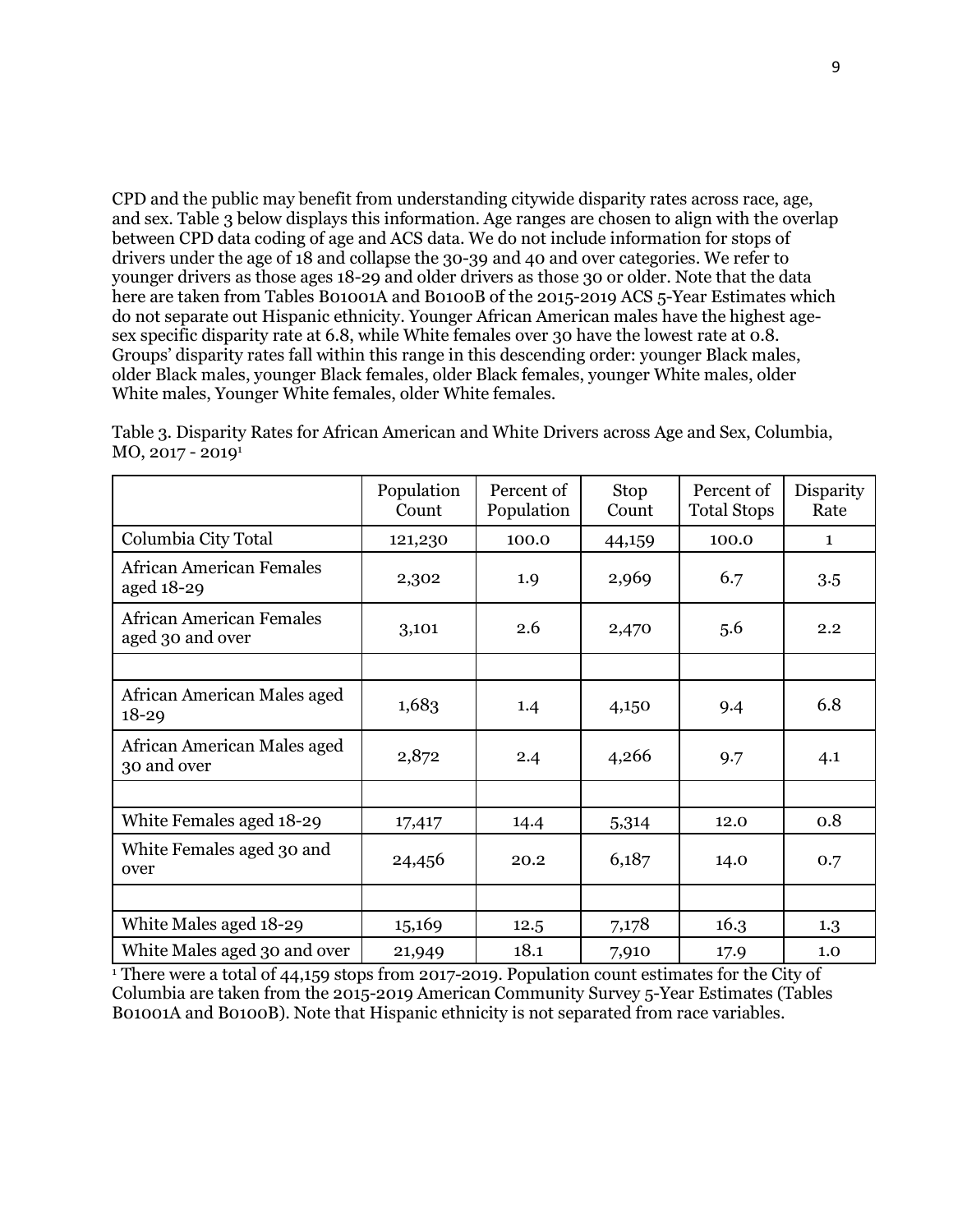#### **Efficiency Rate Comparison**

We now examine the efficiency of traffic stops in CPD as a whole across racial groups to determine if there are differences in post-stop outcomes. We use an efficiency score that represents how many stops occur for each group on average before a particular outcome occurs. For example, if one out of every ten traffic stops of White drivers resulted in a citation, we would say that the White citation efficiency score is 10. In other words, lower efficiency scores indicate fewer stops happen before the outcome occurs. As an extreme example, an efficiency score of 1 for arrests for stopped drivers of a given race would indicate that every stopped driver of that race was arrested. Within each year, we look at the post-stop outcome efficiency scores for Whites and African Americans. Incident to arrest refers to searches conducted during an arrest.

Results in Table 4 show that about one in seven to eight stops of African American drivers leads to an arrest, whereas between about one in nine to fourteen stops of White drivers leads to an arrest. We note that a consistent criticism found in the literature is that the choice to arrest can be impacted by bias (Ridgeway, 2007). There is very little to no disparity in efficiency scores between African Americans and Whites in terms of citations, with both groups having about one citation per seven to eight stops. Post-stop consent searches are more common among Black drivers and vary considerably across years. Non-consent (other searches) are more commonly conducted among stopped African American drivers. The total search efficiency score reflects the combination of consent and non-consent searches. Warning efficiency is about equal between races, with many traffic stops ending in a warning for both African American and White drivers.

Among those searched, searches were about equally efficient for finding contraband across race. For both White and African American drivers, when a search was initiated, contraband was usually found a little less than half the time. With regard to the reasons for searches, one in every 2.1 to 2.5 searches of African American drivers was conducted because of drug or alcohol odor while 1 in between 4.4 and 6.3 searches of White drivers was conducted based on odors, making this a more common search motivation among African American drivers. Searches of White drivers due to contraband being in plain view were initiated between 1 in 7.7 and 1 in 12.0 of searches. Overall, this is similar to the rate that African Americans are stopped for having contraband in plain view. Stops led to searches because the driver was being arrested at a somewhat higher rate for White drivers than African American drivers across the three years.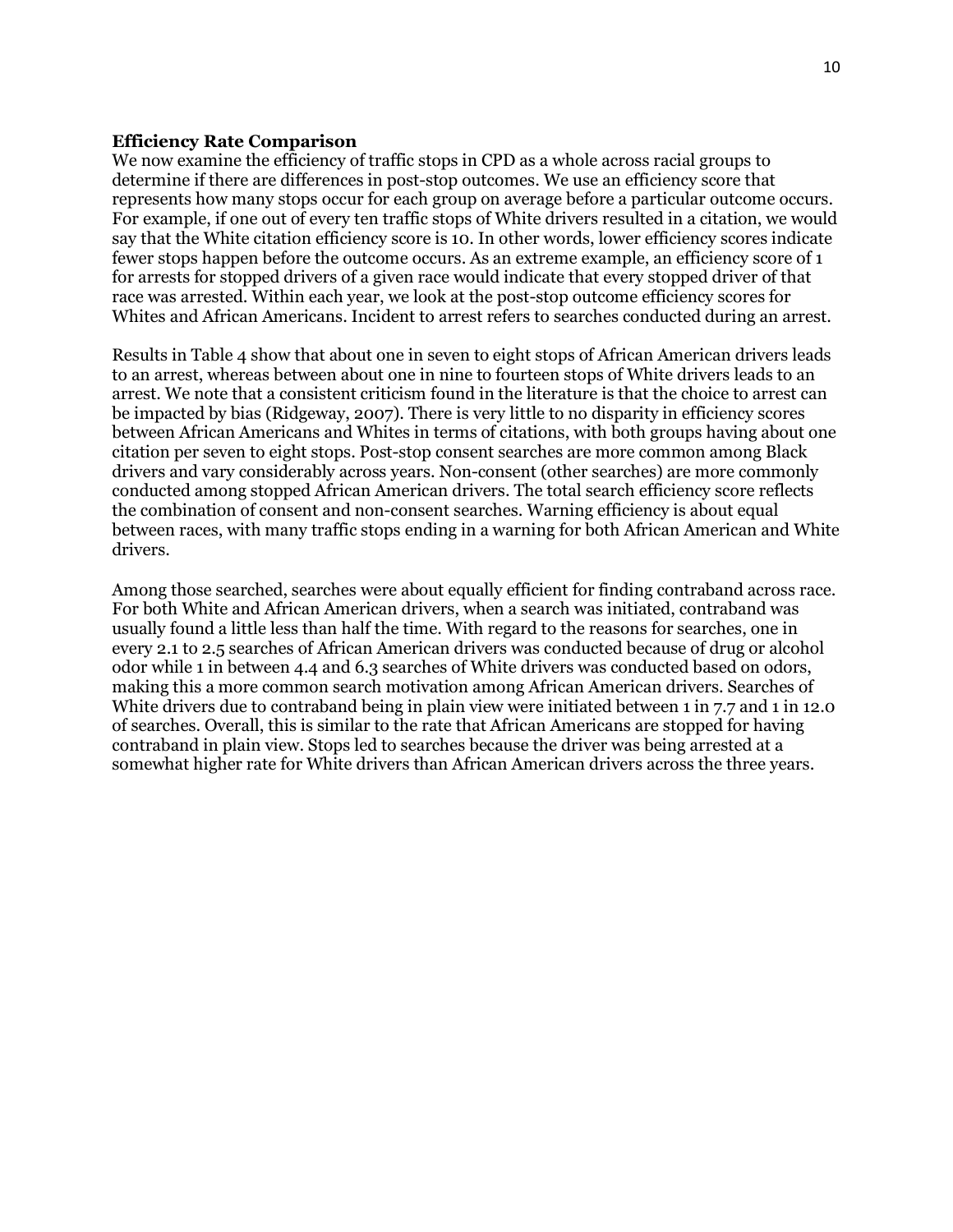| Year  | <b>Arrest Score</b> |       | <b>Citation Score</b> |       | Consent Search<br>Score |       | Non-Consent<br><b>Search Score</b> |       | <b>Total Search</b><br>Score |       | Warning<br><b>Efficiency Score</b> |       |
|-------|---------------------|-------|-----------------------|-------|-------------------------|-------|------------------------------------|-------|------------------------------|-------|------------------------------------|-------|
|       | $Afr.$ Am           | White | $Afr.$ Am             | White | $Afr.$ Am               | White | Afr. Am                            | White | $Afr.$ Am                    | White | $Afr.$ Am                          | White |
| 2017  | 8.1                 | 12.7  | 8.7                   | 8.4   | 30.1                    | 35.5  | 8.7                                | 20.7  | 6.7                          | 13.1  | $1.2\,$                            | 1.2   |
| 2018  | 8.3                 | 13.9  | 6.5                   | 7.0   | 26.7                    | 40.8  | 9.8                                | 25.8  | 7.2                          | 15.8  | 1.3                                | 1.2   |
| 2019  | 7.1                 | 9.5   | 9.3                   | 8.9   | 14.7                    | 16.9  | 7.5                                | 17.0  | 5.0                          | 8.5   | 1.3                                | 1.2   |
| Total | 7.8                 | 12.0  | 7.9                   | 8.1   | 21.1                    | 27.5  | 8.5                                | 21.2  | 6.1                          | 12.0  | 1.3                                | 1.3   |

Table 4. Efficiency Scores: Average Number of Stops Conducted per Outcome across Race and Year (N=44,159)

Table 5. Search Efficiency Scores: Contraband Found and Justification (N=44,159)

| Year  |                     | Search Found | Reason: Drug/Alcohol Odor |       | Reason: Contraband in Plain |       | Reason: Incident to Arrest |       |
|-------|---------------------|--------------|---------------------------|-------|-----------------------------|-------|----------------------------|-------|
|       |                     | Contraband   |                           |       |                             | View  |                            |       |
|       | African<br>American | White        | African<br>American       | White | African<br>American         | White | African<br>American        | White |
| 2017  | $2.2^{\circ}$       | 2.3          | 2.4                       | 5.7   | 9.9                         | 7.7   | 5.2                        | 5.3   |
| 2018  | 1.8                 | 2.0          | 2.1                       | 4.4   | 8.5                         | 8.9   | 6.1                        | 4.2   |
| 2019  | 2.0                 | 2.2          | 2.5                       | 6.3   | 12.4                        | 12.0  | 5.1                        | 4.6   |
| Total | 2.2                 | 2.2          | 2.3                       | 5.5   | 10.3                        | Q.7   | 5.4                        | 4.3   |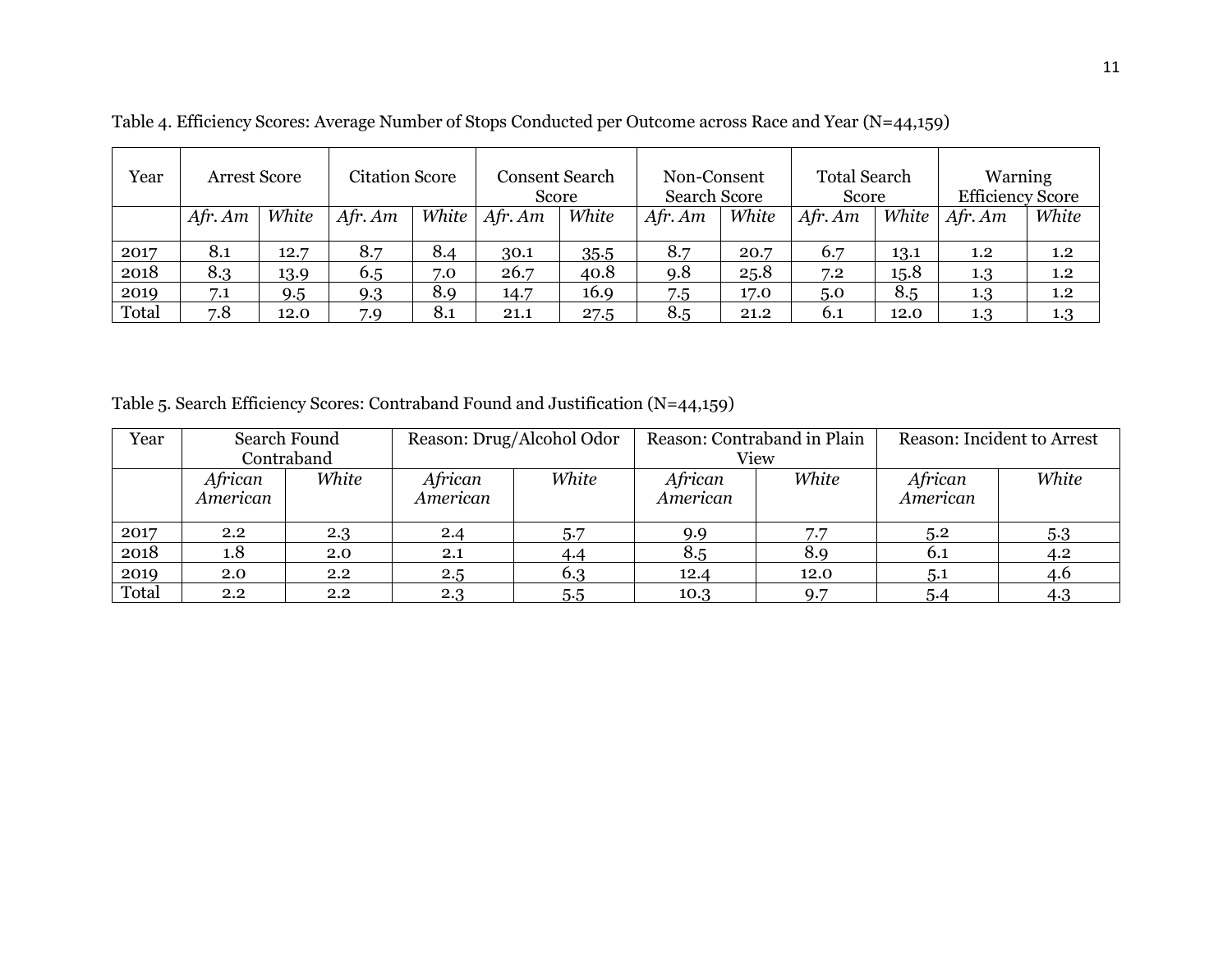## **Regression Analysis**

Table 6 below displays odds ratios from a logistic regression analysis of the likelihood that a stopped driver is Black on stop, individual, and beat characteristics. The odds that the stopped driver is Black are almost 50 percent higher at night. Younger/newer officers are more likely to pull over Black motorists (recall higher values equal lower seniority). Stops of newer cars are less likely to be of a Black driver than older cars. Drivers over the age of 40 that are stopped are less likely to be Black than those aged 18-29 and if the stopped driver is male they are more likely to be African American. Black drivers are more likely to be pulled over as the percent of African American population in the beat increases. Finally, we include 911 calls for service in two ways. First, we scale it to the number of stops in the beat, and second, we include it as a count (variance inflation factors did not exceed 2). We found that the scaled variable is positively associated with the likelihood that the stopped driver is Black while the count variable is negatively associated with that likelihood. Meaning, beats where there are fewer stops per 911 call have a higher likelihood of stopped drivers being Black while the total number of calls decreases that same likelihood.

|                         | <b>Odds Ratio</b> | Std. Err. |
|-------------------------|-------------------|-----------|
|                         |                   |           |
| Night Stop***           | 1.48              | .12       |
| Officer Tenure***       | 1.01              | .00       |
| Newer Car**             | .86               | .05       |
| Age $<18$               | .81               | .14       |
| Age 30 to 39            | 1.01              | .04       |
| Age over $40***$        | .72               | .05       |
| Male**                  | 1.08              | .03       |
| % Non-Hispanic Black*** | 1.05              | .01       |
| Calls per Stop*         | 1.07              | .03       |
| Calls for Service /1000 | .96               | .02       |

Table 6: Odds Ratios from Logistic Regression of Likelihood of Stopping a Black Motorist on Independent Variables, 2017-20191

 $1 * p < .05$ , \*\*  $p < .01$ , \*\*\*  $p < .001$ , two-tailed. Standard errors are clustered by beat; N=40,468. We include beats 10, 20, 30, 40, 50, 60, 70, 70D, and 80.

## **Recommendations**

Our findings suggest high African American disparity and corresponding low White disparity in CPD traffic stops for the years 2017, 2018, and 2019. To reduce African American disparity by beat requires a level of prioritization that considers both the number of stops that occurred in police beats and the disparity within that beat. For example, beats 70 and 70D have high African American disparity indices (9.01 and 5.23 respectively) but contain a relatively low percentage of total stops (6.5% and 4.3% respectively). On the other hand, beats 20 and 40, while still disparate, have relatively low African American disparity indices (as compared to elsewhere in the city) (1.63 and 1.91) while containing a higher number of total stops (15.4% and 14.1%). Interventions into disparity by beat will need to consider where most stops occur and where stops are especially disparate.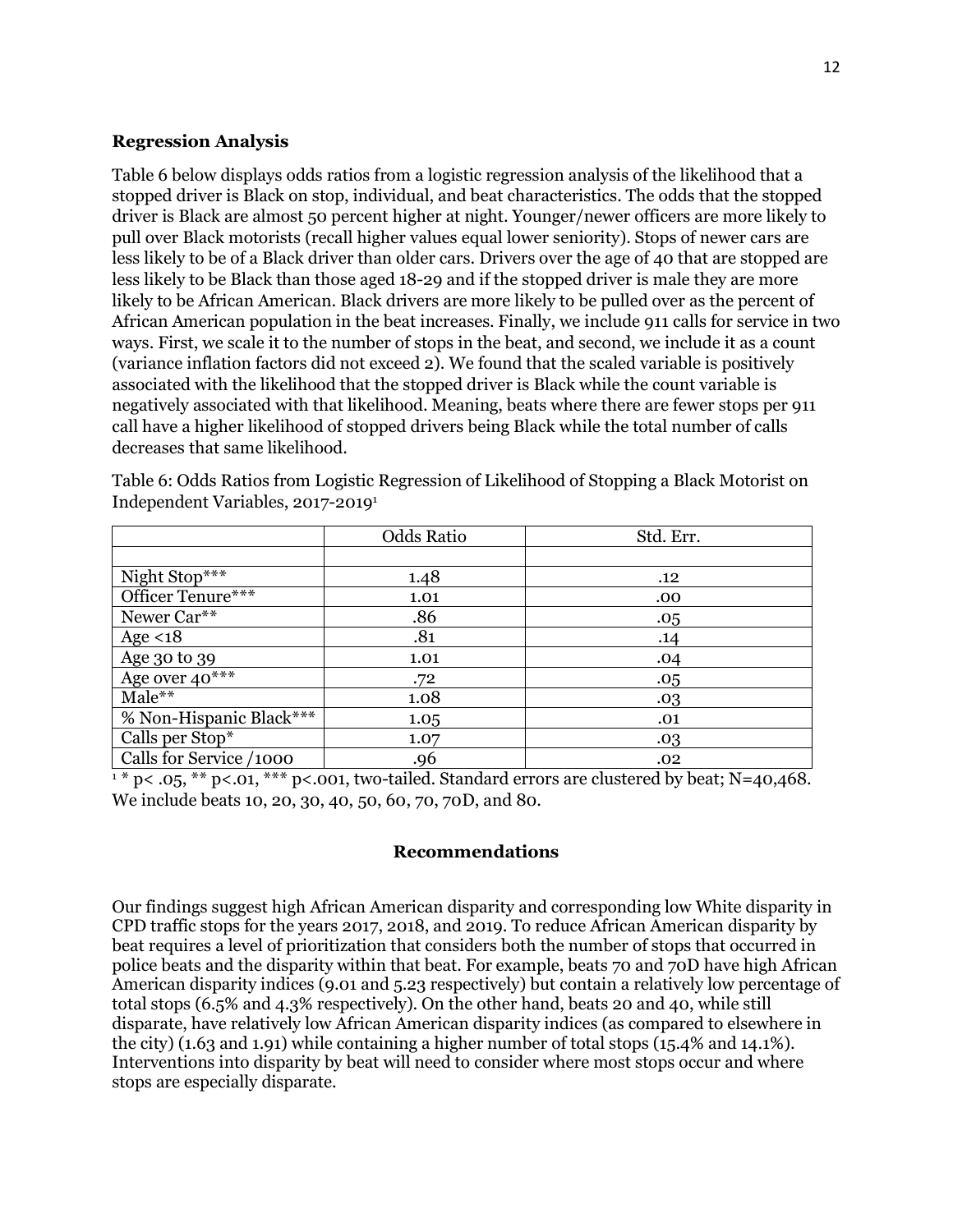We understand that, while providing a snapshot of racial inequities in police-resident encounters, simple disparity rates are problematic for several reasons from the perspective of both residents and officers. Qualitative factors about the nature of interactions also matter. Thus, improving police-resident relations requires a more holistic approach than simply monitoring disparity rates. For these reasons we make recommendations below that include monitoring of disparity rates but also include suggestions to address police-resident relations through utilization of additional quantitative and qualitative data at regular intervals. Certain components are noted for their possible direct contributions to training, but the information gained from all recommendations would be potentially relevant.

We recommend that the CPD:

- 1) Adopt an agreed upon set of data analyses to be conducted annually and/or quarterly as appropriate to monitor racial disparities in traffic stops at the city and beat levels. In addition to overall racial disparities, we suggest that rates be calculated within race by age and sex for informational purposes.
- 2) Assess individual Columbia officers' propensity to stop Black drivers relative to similarly situated Columbia officers (e.g. with regard to shift, beat demographics, 911 calls for service, season, day of week, vehicle characteristics, etc.) using propensity score weighting. The propensity score weighting process allows comparison of one officer to a group of all other officers in the analysis while holding variables constant that might influence the race of the stopped driver. We suggest CPD conduct this internal benchmarking analysis annually in order to flag officers that have a much higher likelihood (e.g. 2.5-3 standard deviations above the mean) of pulling over Black drivers than their peers. Identified officers should be interviewed regarding the circumstances of their stop log and flagged for additional training. This internal investigation is warranted given the way these officers may contribute to racial disparity in the city and in individual neighborhoods/beats.
- 3) Although our (less detailed) summary results suggest that counts of beat level 911 calls for service do not predict the likelihood of pulling over Black drivers, this could be further evaluated with greater detail on victim/complainant and suspect race and sex with age/race/sex specific disparity rates and/or over shorter periods of time.
- 4) Further evaluate the distribution of the ways that searches are justified and consider their implications. For example, further investigate the use of drug and alcohol odor as a justification to initiate searches, given that African American drivers are twice as likely to have their search justified for that reason than White drivers. An investigation into consent searches may provide another avenue to understand racial disparity in CPDresident encounters given disparity between African American (who are searched fairly often) and White (who are searched less often) drivers.
- 5) Consider the ways that the unique dynamics of a university town contribute to racial disparities in policing. For example, additional analyses could assess the extent to which sporting events and student-centered spaces factor into disparity rates.
- 6) Additional work should be undertaken to attempt to obtain qualitative information on racial equity and the experience of policing from officers' perspective. A sample of officers should be interviewed annually in order to obtain information about their challenges and successes, as well as their perceptions of these issues in the city as a whole, as they view them.
- 7) Efforts should be made to survey and/or interview community members with regard to experiences with and perceptions of CPD. The sample should be broadly representative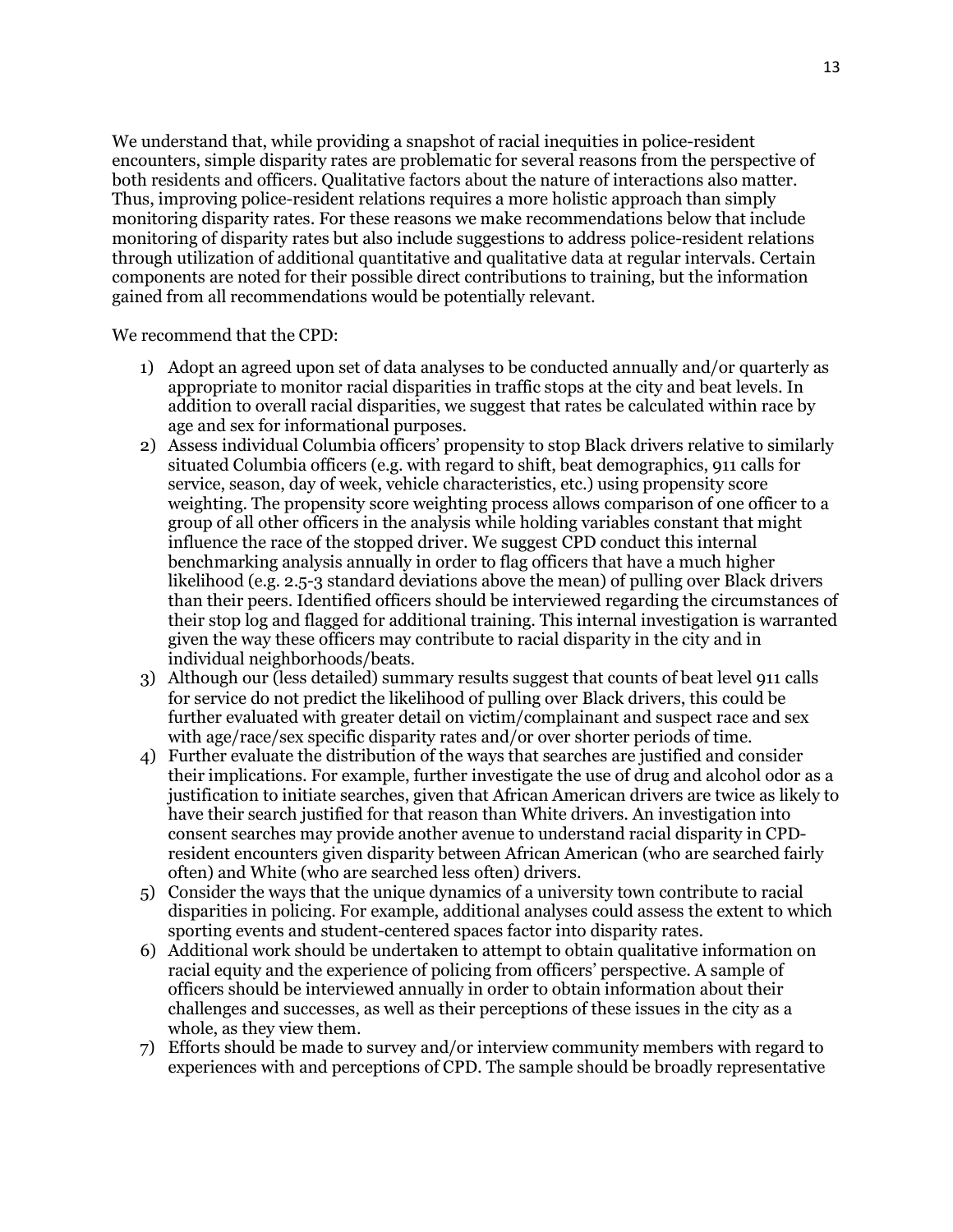in order to capture diversity in experiences and perceptions, yet efforts should be made to ensure that an adequate sample of groups that are most heavily policed are included.

- 8) Information gained from interviews of officers and residents and data monitoring should be incorporated into training programs that focus on racial equity in policing. Use data to drive and inform intervention (both policy and programming) decisions.
- 9) We support the efforts of the Vehicle Stop Committee to make changes and additions to the data collected by CPD. CPD is at the forefront of data collection and transparency among departments nationally. These proactive efforts continue to support that position.